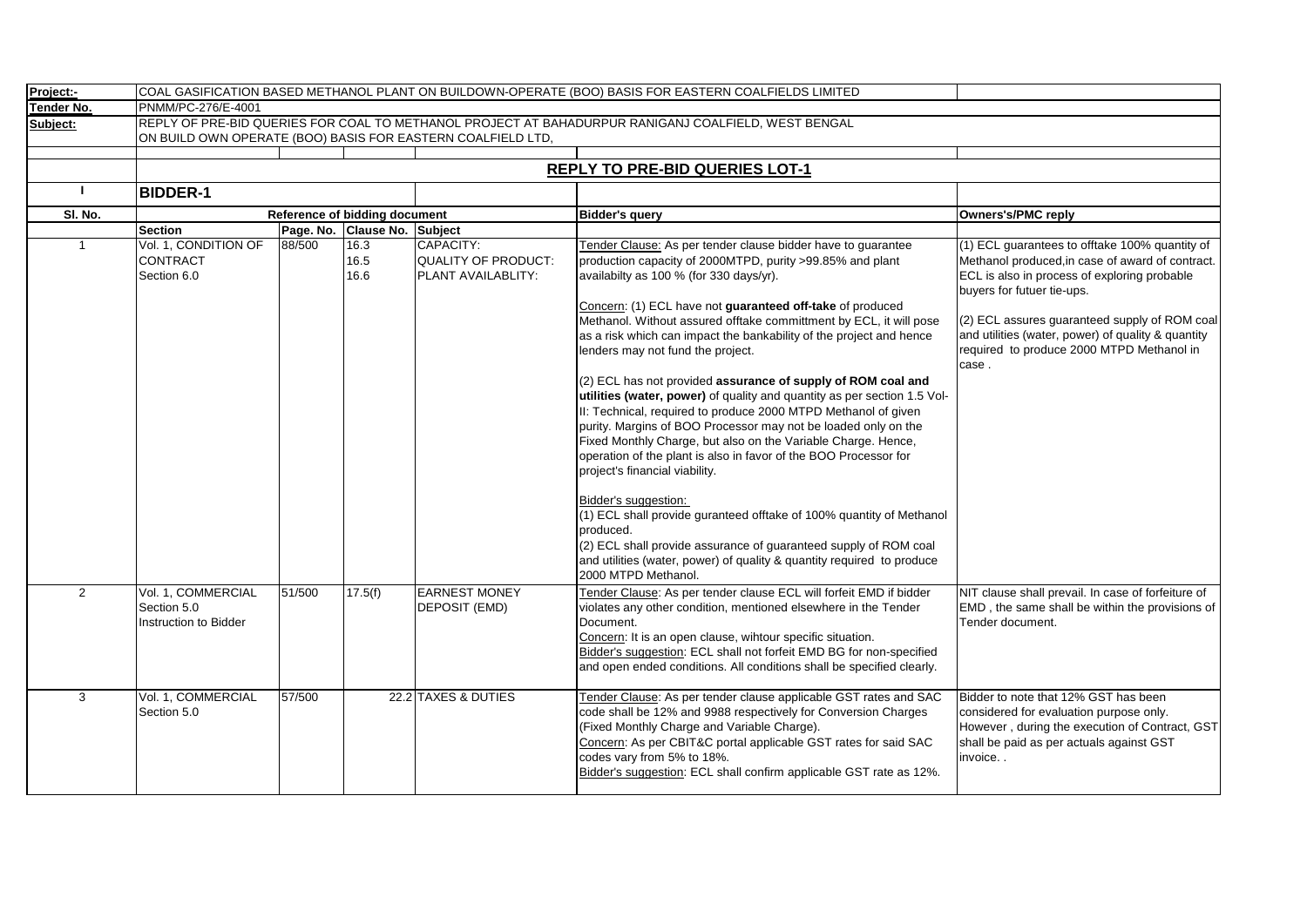| $\overline{4}$ | Vol. 1, CONDITION OF<br><b>CONTRACT</b><br>Section 5.0               | 57/500 | 23.1 SECURITY DEPOSIT/<br><b>PERFORMANCE BANK</b><br><b>GUARANTEE (SD/PBG)</b> | Tender Clause: As per tender clause PBG value is 5% of Aggregated<br>conversion cost for 25 years validity.<br>Concern: BOO processor is already investing CAPEX for establishing<br>the coal to methanol plant. Hence, ECL is assured of BOO<br>Processor's committment for the project. Moreover, 5% of PBG is<br>high. Financing cost of same shall be loaded by BOO Processor in its<br>quote.<br>Bidder's suggestion: ECL shall reduce the PBG value from 5% of<br>Aggregarted conversion cost to 3%, and the validity of BG shall be on<br>annual basis and not on 5 or 25 years basis. MDO tenders and govt.<br>tenders for renewable energy also levy 3% PBG. Moreover the PBG<br>shall not be levied after commissioning as the coal to methanol plant<br>would already been established and BOO Processor would have<br>already incurred substantial capex.                                                                                                                                                                                                                                                                                                                                               | <b>INIT Caluse shall Prevail.</b>                        |
|----------------|----------------------------------------------------------------------|--------|--------------------------------------------------------------------------------|---------------------------------------------------------------------------------------------------------------------------------------------------------------------------------------------------------------------------------------------------------------------------------------------------------------------------------------------------------------------------------------------------------------------------------------------------------------------------------------------------------------------------------------------------------------------------------------------------------------------------------------------------------------------------------------------------------------------------------------------------------------------------------------------------------------------------------------------------------------------------------------------------------------------------------------------------------------------------------------------------------------------------------------------------------------------------------------------------------------------------------------------------------------------------------------------------------------------|----------------------------------------------------------|
| 5              | Vol. 1, CONDITION OF<br><b>CONTRACT</b><br>Section 6.0<br>Article 25 | 97/500 | 25.8 UTILITIES                                                                 | Tender Clause: As per tender clause ECL shall provide the ROM coal<br>to BOO processor on chargeable basis subject to availability.<br>Concern:<br>1) In case ECL does not provide coal to BOO Processor before First<br>Delivery Date ("FDD"), then BOO Processor will have to arrange for<br>coal for commissioning purpose, i.e. for a few months. Coal sourced<br>by BOO Processor directly may have different quality parameters and<br>may even lead to commissioning of the plant, but with a different<br>quality of coal supplied by ECL after commissioning may not produce<br>the desired Methanol quality.<br>2) Coal prices may vary at the time commissioning, for chargeability<br>on BOO processor.<br>Bidder's suggestion:<br>1) ECL shall commit to supply desired quality and quantity of ROM<br>coal relevant to specifications as per Vol II., Technical NIT (Anxx 1.5)<br>even before FDD.<br>2) ECL shall supply ROM Coal at free of cost even before<br>commencement of production of Methanol and if not, then landed cost<br>of coal to be provided prior to bid submission. Also, Please mention<br>whether BOO processor shall be charged with any taxes over and<br>above landed cost. | 1) Owner/PMC shall review<br>[2] Owner/PMC shall review. |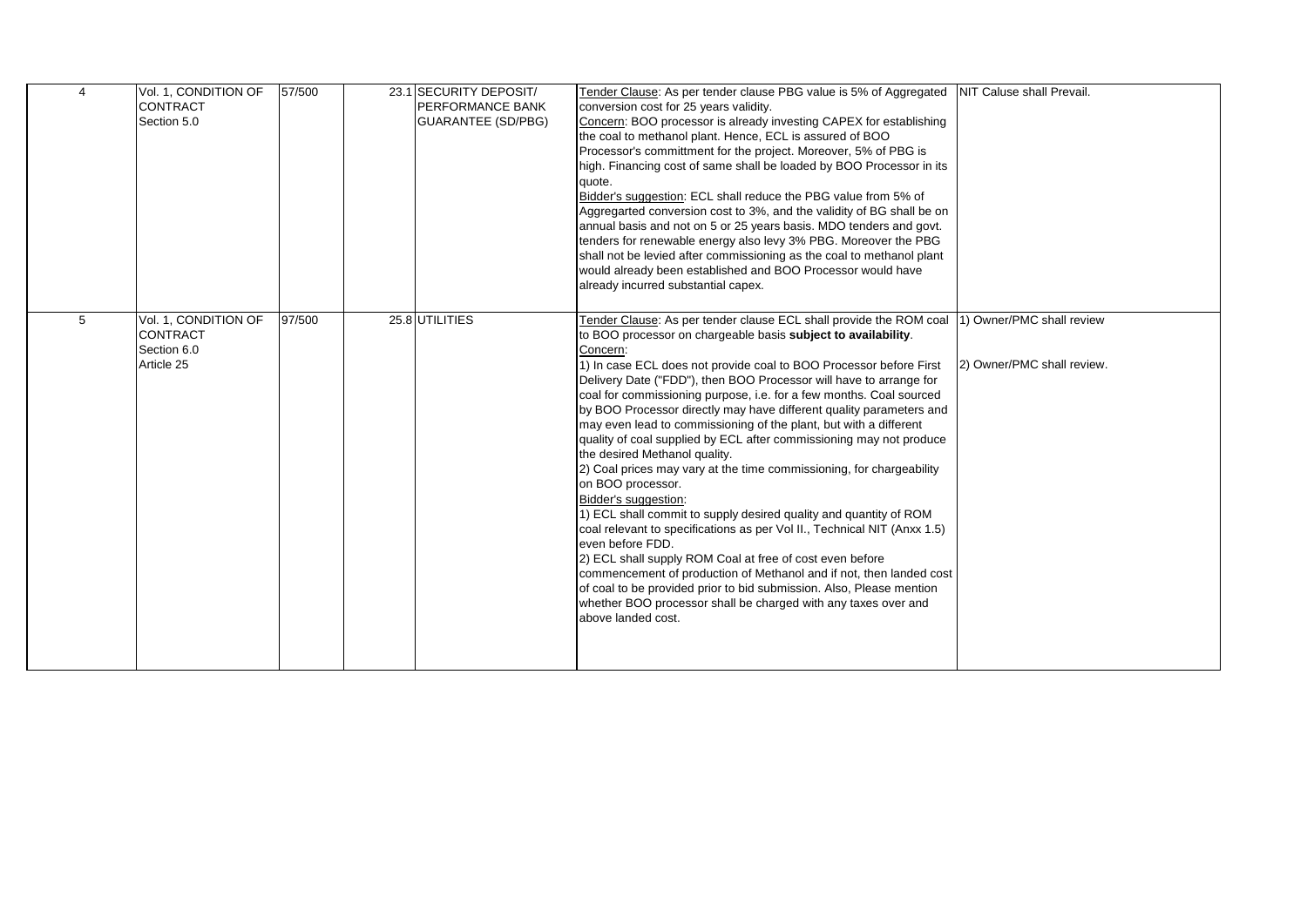| 6              | Vol. 1, CONDITION OF<br><b>CONTRACT</b><br>Section 6.0     | 97/500 |        | 26.2 LIQUIDATED DAMAGES                                      | Tender Clause: As per tender clause LD shall be imposed on BOO<br>processor for delay in start-up, except for non-readiness of ECL to<br>offtake Methanol or non-supply of Feedstock / utilities by ECL.<br>Concern: BOO processor should not be penalised in all cases of<br>delays which are not attributable to BOO Processor.<br>Bidder's suggestion:<br>(1) LD on delay shall be imposed on bidder only for delay which is<br>attributable to BOO Processor. Bidder shall not pay demurrage for<br>delays due to PDIL/ECL or any third party and is beyond BOO<br>Processor's control.<br>(2) In case of delays, LD shall apply on BOO Processor as well as on<br>ECL if such delay is attributable to them. The LD on ECL shall also be<br>at par with the same rate as asked by ECL from BOO Processor i.e.<br>Rs 4 Crore / week of delay upto Rs 100 Crore ceiling.                                                                                                                                                                                                                                                        | 1) NIT clause shall prevail.<br>2) NIT clause shall prevail                 |
|----------------|------------------------------------------------------------|--------|--------|--------------------------------------------------------------|------------------------------------------------------------------------------------------------------------------------------------------------------------------------------------------------------------------------------------------------------------------------------------------------------------------------------------------------------------------------------------------------------------------------------------------------------------------------------------------------------------------------------------------------------------------------------------------------------------------------------------------------------------------------------------------------------------------------------------------------------------------------------------------------------------------------------------------------------------------------------------------------------------------------------------------------------------------------------------------------------------------------------------------------------------------------------------------------------------------------------------|-----------------------------------------------------------------------------|
| $\overline{7}$ | Vol. 1, CONDITION OF<br>CONTRACT<br>Section 6.0            | 97/500 |        | 26.2 LIQUIDATED DAMAGES                                      | Tender Clause: As per tender clause applicable LD for delay shall be<br>at the rate of Rs 4 Crore on pro-rata basis for delay of every week or<br>part thereof subject to a ceiling of Rs 100 Crore.<br>Concern: LD rates are quite high in context of BOO project.<br>Bidder's suggestion: ECL shall revise LD on delay at tha rate of "Rs 50<br>lakh on pro rata basis for delay of every week or part thereof subject to<br>a ceiling of Rs 12.5 Crore."                                                                                                                                                                                                                                                                                                                                                                                                                                                                                                                                                                                                                                                                        | NIT clause shall prevail                                                    |
| 8              | Vol. 1, COMMERCIAL<br>Section 5.0<br>Instruction to Bidder | 58/500 |        | 26 NOTIFICATION OF<br><b>AWARD/LETTER OF</b><br><b>AWARD</b> | Tender Clause: As per tender clause Contract Agreement shall be<br>signed on a non-judicial stamp paper of Kolkata state.<br>Concern: Kolkata state seems like a typographical error to bidder.<br>Bidder's suggestion: Bidder suggests that Contract Agreement shall<br>be signed on a non-judicial stamp paper issued by West Bengal<br>Govt/GOI. (not Kolkata State)                                                                                                                                                                                                                                                                                                                                                                                                                                                                                                                                                                                                                                                                                                                                                            | Owner/PMC shall review.                                                     |
| 9              | Vol. 1, COMMERCIAL<br>Section 5.0<br>Instruction to Bidder | 53/500 | 21.2.1 | <b>EVALUATION AND</b><br>COMPARISON OF BIDS                  | Tender Clause:<br>(1) As per tender clause Discount Rate shall be considered as the<br>YTM% p.a. (Annualized) of G-Sec Rate for a tenure of 28-29 years<br>plus 150 bps (risk premium) as on the day of opening of tender.<br>(2) As per tender, the escalation rate for Fixed Monthly Charge and<br>Variable Charge shall be on WPI (minerals), WPI (manufactured<br>products), CPI during last five years from the date of bid closing date.<br>Concern: More clarity is needed on discount rate and escalation rate.<br>The amount of Discount Rate and Escalation Rates should be given in<br>the tender itself. e.g. 3%, 6%, etc.<br>Bidder's suggestion:<br>(1) Discount Rate: As all paramteres deciding discount rate seems<br>certain as on date. ECL shall clearly spell out discount rate as a<br>numerical percentage to keep all bidder/price offers at par.<br>(2) It is mentioned that the escalation of Fixed Monthly Charge and<br>Variable Charge shall be on WPI (manufactured products) and CPI for<br>last 5 years of a given period.<br>It is requested that ECL/PDIL should declare numerical figure of the | NIT clause shall prevail. Evaluation factor has<br>been explaned in sheet 1 |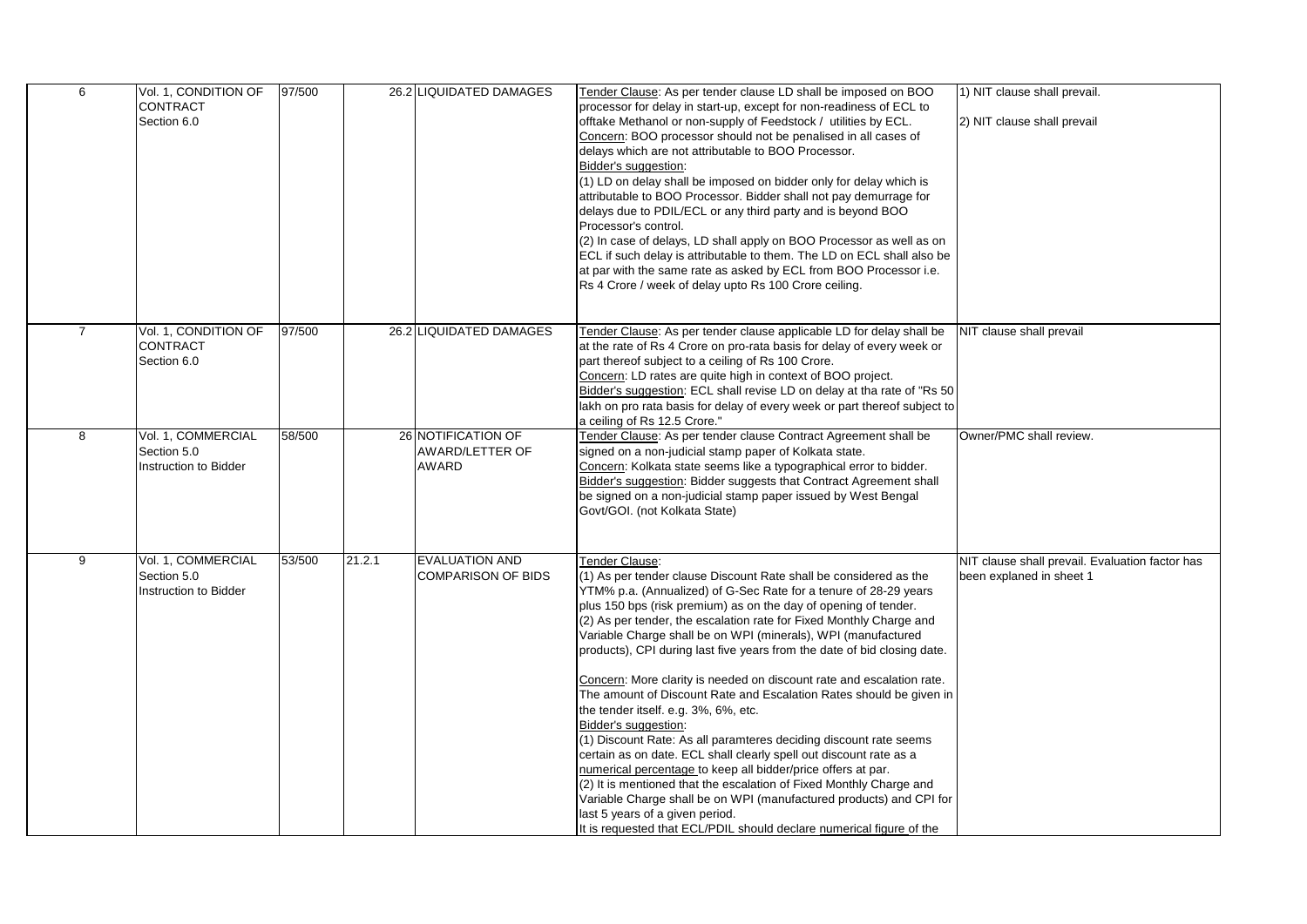| 10 | Vol. 1, COMMERCIAL<br>Section 5.0<br>Instruction to Bidder | 60/500  |         | 29.3 OWNER'S RIGHT TO<br><b>ACCEPT/REJECT BIDS</b> | Tender Clause: As per tender clause ECL can reject the bid/terminate NIT clause shall prevail<br>the Contract on the basis of back-2-back arrangement of sub-<br>contracting whole/substantial portion of work.<br>Concern: This being a BOO bid, and bidder being an investor, such<br>restrictions are non-favourable to draft most competitive offering.<br>Moreover, the BOO Processor will be the one which fulfils the<br>qualification requirements of the tender. BOO Processor also submits<br>the PBG and remains obligated to fulfil contractual conditions.<br>Bidder's suggestion: It is suggested that bidder should be allowed for<br>arrangement for subcontracting as per techno-commercial<br>requirements, any way bidder is disclosing the complete tehcno-<br>commercial scheme in technical proposal. |                          |
|----|------------------------------------------------------------|---------|---------|----------------------------------------------------|-----------------------------------------------------------------------------------------------------------------------------------------------------------------------------------------------------------------------------------------------------------------------------------------------------------------------------------------------------------------------------------------------------------------------------------------------------------------------------------------------------------------------------------------------------------------------------------------------------------------------------------------------------------------------------------------------------------------------------------------------------------------------------------------------------------------------------|--------------------------|
| 11 | Vol. 1, CONDITION OF<br><b>CONTRACT</b><br>Section 6.0     | 101/500 | 30.1(a) | <b>TERMINATION &amp;</b><br><b>TAKEOVER</b>        | Tender Clause: As per tender clause ECL shall terminate the<br>Agreement over abandonment by BOO processor.<br>Concern: More clarity is needed on meaning of "abandonment by<br>BOO processor" as it is not clearly defined.<br>Bidder's suggestion: Clarity is required as to what specific action of<br>bidder would be considered as "abandonment" OR "suspension" as<br>per relevant clause to be enforcable.                                                                                                                                                                                                                                                                                                                                                                                                           | NIT clause shall prevail |
| 12 | Vol. 1, CONDITION OF<br><b>CONTRACT</b><br>Section 6.0     | 102/500 |         | 30.5 TERMINATION &<br><b>TAKEOVER</b>              | Tender Clause: As per tender clause, even in case of Contract<br>Termination before completion of contract (25 years of BOO processor<br>operation), BOO processor have to remove/dismatle said plant within<br>12 months, else the plant or part thereof pending dismantlement shall<br>be transfered to ECL free of any cost and liability.<br>Concern: Fixed Monthly Charge can't factor such contingency of<br>termination before contractual period of 25 years, which puts bidder at<br>risk of loss against depriciated asset value at the time of contract<br>termination.<br>Bidder's suggestion: ECL shall take over the said process plant/Asset<br>in case the contract get terminated within 25 years of BOO process<br>operation on higher of market value or book value.                                     | Owner/PMC shall review.  |
| 13 | Vol. 1, CONDITION OF<br><b>CONTRACT</b><br>Section 6.0     | 101/500 | 30.2(b) | <b>TERMINATION &amp;</b><br><b>TAKEOVER</b>        | Tender Clause: As per tender clause ECL shall terminate the Contract Owner/PMC shall review.<br>in case BOO processor doen't meet min 90% of agreed production<br>quantity for 6 continuous months.<br>Concern: There is no correlation spelt in this clause on dependence of<br>agreed Methanol production quantity with utilities and feedstock<br>supplied by ECL.<br>Bidder's suggestion: Cut-off Quantity/Quality of Methanol supplied by<br>BOO processor shall be directly dependent on the feedstock<br>quality/quantity parameters supplied by ECL, and can't be looked in<br>isolated manner for penalising bidder.                                                                                                                                                                                               |                          |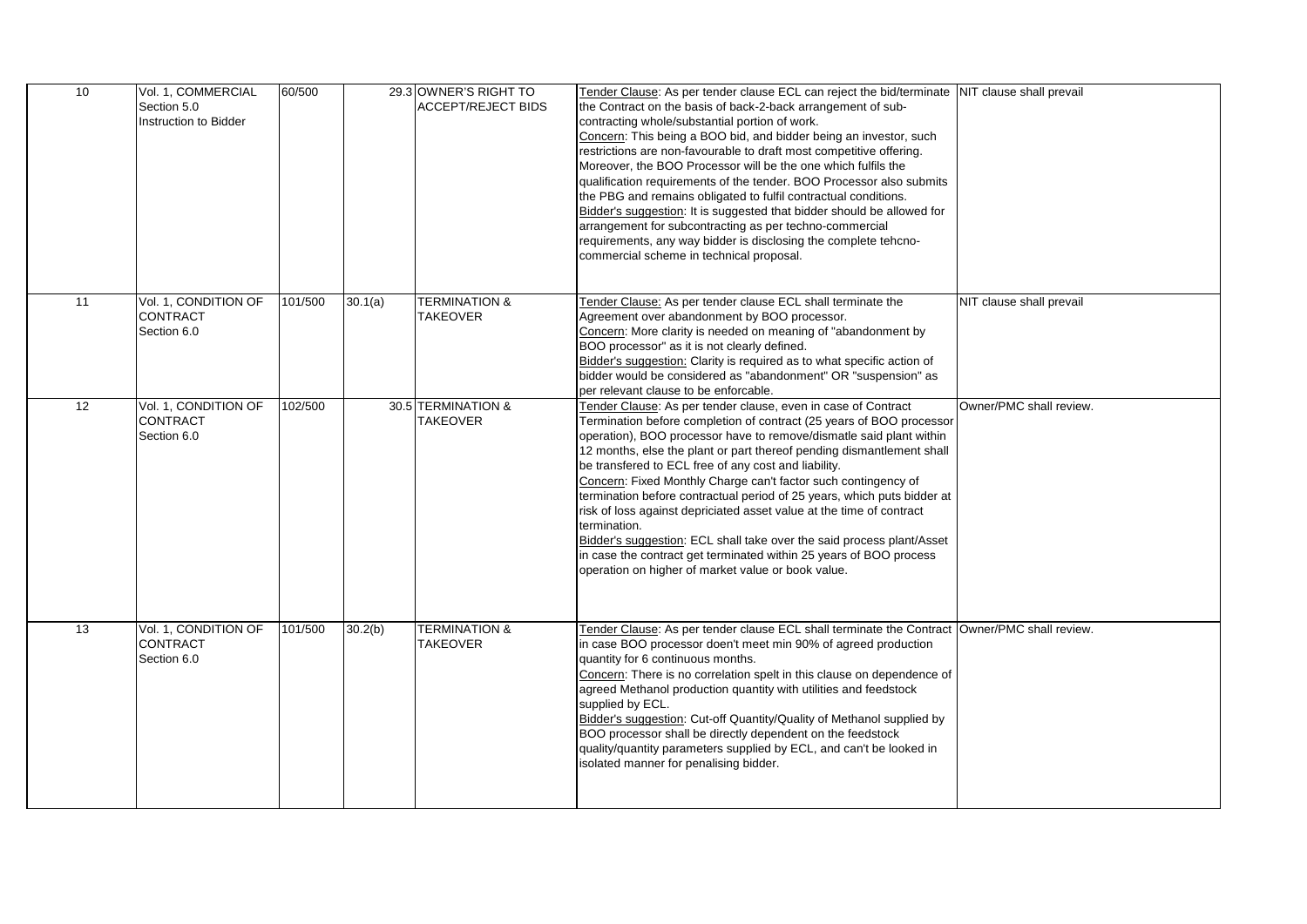| 14 | Vol. 1, CONDITION OF<br>CONTRACT<br>Section 6.0<br><b>Anxx 1.2</b> | 124/500 |         | OF RATE/BOQ                                    | 5 PREAMBLE TO SCHEDULE Tender Clause: As per tender clause bidder need to quote required<br>feed & utilities for agreed quality & quantities of production of<br>Methanol.<br>Concern: Bidder seeks clarity on related quality parameter of feed &<br>utilities to be quoted. Though coal ash content of 24% has been<br>mentioned, but that is mentioned for "design" purpose. Coal<br>specifications are not provided for "bidding" purpose.<br>Bidder's suggestion: Bidder shall quote the Quantity of coal required<br>for generation of 1 MT of Methanol. ECL/PDIL need to clarify what Ash<br>content for coal to be considered for "bidding" purpose.                                                                                                                                                                                                                                                                                                                                                                                                                                                                                                                                                                                                                                                                                | Owner/PMC shall review.                                                                                                         |
|----|--------------------------------------------------------------------|---------|---------|------------------------------------------------|---------------------------------------------------------------------------------------------------------------------------------------------------------------------------------------------------------------------------------------------------------------------------------------------------------------------------------------------------------------------------------------------------------------------------------------------------------------------------------------------------------------------------------------------------------------------------------------------------------------------------------------------------------------------------------------------------------------------------------------------------------------------------------------------------------------------------------------------------------------------------------------------------------------------------------------------------------------------------------------------------------------------------------------------------------------------------------------------------------------------------------------------------------------------------------------------------------------------------------------------------------------------------------------------------------------------------------------------|---------------------------------------------------------------------------------------------------------------------------------|
| 15 | Vol. 1, COMMERCIAL<br>Section 5.0                                  | 84/500  | 15.2.1  | FIXED MONTHLY CHARGE<br>OF METHANOL            | Tender Clause: As per tender clause price shall be calculated on pre-<br>decided formula for price discovery.<br>Concern: Bidder is concerned over difference of discovered price and<br>market/index price of Methanol after Contract award. In case market<br>value of Methanol falls below the Conversion Charges, in such case<br>ECL will not offtake methanol from BOO Processor and this may lead<br>the project to be financially unviable if such situation persists because<br>margins will also be loaded in Variable Charge as well.<br>Bidder's suggestion: ECL need to clarify on how the project is hedged<br>from potential deviations of discovered price of Methanol and<br>international commodity index/market price. This is required to be<br>known by bidder because the operation of this project also depends<br>on the sale value of the product produced from this project. In case<br>the overall payment to BOO Processor exceeds the product's market<br>value, ECL will not offtake the product. In such case, BOO Processor<br>will be paid only the Fixed Monthly Charge and the project may no<br>longer remain viable for BOO Processor as some margins may also<br>be loaded on the Variable Charge.<br>ECL must guarantee the off-take of 100% Methanol produced on<br>monthly basis by BOO Processor. | Refer reply to Sr. No 01 above.                                                                                                 |
| 16 | Vol. 1, CONDITION OF<br>CONTRACT<br>Section 6.0                    | 98/500  | 27.1(b) | PENALTY AND RISK<br><b>PURCHASE</b>            | Tender Clause: As per tender clause ECL shall penalise the BOO<br>producer for not meeting the desired quality of produced Methanol.<br>Concern: Quality of produced Methanol is directly related to quality of<br>feestock.<br>Bidder's suggestion: Purity of product Methanol shall be subject to<br>quality of inputs supplied by ECL, such provision should be included in<br>mentioned tender clause.                                                                                                                                                                                                                                                                                                                                                                                                                                                                                                                                                                                                                                                                                                                                                                                                                                                                                                                                  | NIT clause shall prevail. Quality of Methanol is<br>independent of Coal quality since Raw material<br>for methanol is Syn. Gas. |
| 17 | Vol. 1, CONDITION OF<br><b>CONTRACT</b><br>Section 6.0             | 100/500 |         | 29 TEMPORARY TAKEOVER<br>OF THE PLANT BY OWNER | Tender Clause: As per tender clause ECL shall takeover the plant<br>temporarily on various situation relating to gap in production quantity<br>subject ot period of 30 days.<br>Concern: Such tender clause restricts in delivering contractual<br>obligation in smooth manner.<br>Bidder's suggestion: Take-over of Methanol production plant shall<br>occur only once as final take-over only i.e. on termination of contract.                                                                                                                                                                                                                                                                                                                                                                                                                                                                                                                                                                                                                                                                                                                                                                                                                                                                                                            | NIT clause shall prevail.                                                                                                       |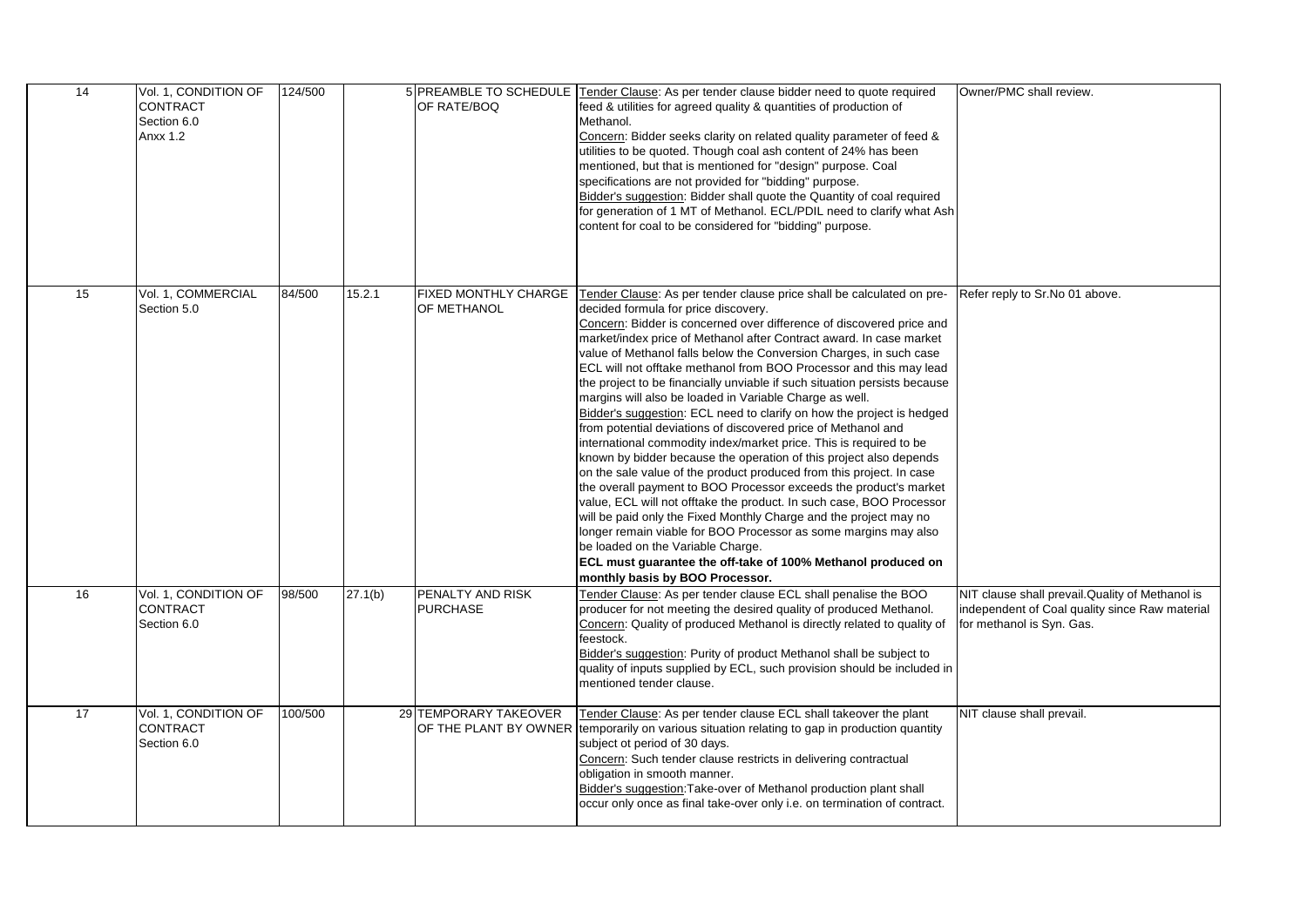| 18 | Vol. 1, CONDITION OF<br><b>CONTRACT</b><br>Section 6.0<br>Article 37 | 110/500            |                    | 37.1 JURISDICTION &<br><b>GOVERNING LAW</b>                               | Tender Clause: As per tender clause, ECL has not specified<br>provisions for future regulatory risk, as such a plant shall produce<br>substantial amount of CO <sub>2</sub> as by-product.<br>Concern: CO2 emission from the plant shall be huge. As per Paris<br>Climate committment India is committed to reduce carbon footprints,<br>which may put the project at risk. Further, tax may be levied due to<br>carbon emission. This tax may have financial impact, even making the<br>project financially unviable for BOO Processor.<br>Bidder's suggestion: Any new mandate with regards to CO2 emission<br>shall be under the scope of ECL, and its sole liablity.                                                                                                                                                                                                                                                                                                                                                                                                                                                                               | Owner/PMC shall review.  |
|----|----------------------------------------------------------------------|--------------------|--------------------|---------------------------------------------------------------------------|--------------------------------------------------------------------------------------------------------------------------------------------------------------------------------------------------------------------------------------------------------------------------------------------------------------------------------------------------------------------------------------------------------------------------------------------------------------------------------------------------------------------------------------------------------------------------------------------------------------------------------------------------------------------------------------------------------------------------------------------------------------------------------------------------------------------------------------------------------------------------------------------------------------------------------------------------------------------------------------------------------------------------------------------------------------------------------------------------------------------------------------------------------|--------------------------|
| 19 | Vol. 1, CONDITION OF<br><b>CONTRACT</b><br>Section 6                 | 110/500<br>104/501 | 37.1<br>31(iii)(A) | <b>JURISDICTION &amp;</b><br><b>GOVERNING LAW</b><br><b>FROCE MAJEURE</b> | . Fender Clause: Tender clause spell about governing law & jurisdiction. Owner/PMC shall review<br>Concern: Change in Law shall not be a part of Force Majeure as the<br>purpose and intent of both these clauses is different. Change law is<br>currently covered in force majeure which may give bidder comfort in<br>timeline, but not on financial impact. Hence it should be addressed as<br>an independent clause, providing remedies to BOO processor in case<br>of commercial/Financial implication due to change in law.<br>Bidder's suggestion: Provisions for "Change in Law" as a separate<br>tender clause for financial/commercial implication of same shall be<br>incorporated.                                                                                                                                                                                                                                                                                                                                                                                                                                                         |                          |
| 20 | Vol. 1, CONDITION OF<br><b>CONTRACT</b><br>Section 6.0               | 104/500            | 31. (iii)(C)       | <b>FORCE MAJEURE</b>                                                      | Tender Clause: As per tender conditions, Force Majeure covers :<br>unlawful or unauthorised or without jurisdiction, revocation of, or<br>refusal to renew or grant without valid cause, any clearance, licence,<br>permit, authorisation, no objection certificate, consent, approval or<br>exemption required by the BOO Processor to perform their obligations<br>under this Agreement; provided that such delay, modification, denial,<br>refusal or revocation did not result from the BOO Processor's inability<br>or failure to comply with any condition relating to grant, maintenance<br>or renewal of such clearance, licence, authorisation, no objection<br>certificate, exemption, consent, approval or permit;<br>Concern: It is understood that delays relating to securing statutory<br>clearances shall fall under this category.<br>Bidder's suggestion: bidder seek confirmation on covergae Delays<br>over agreed timelines for securing statutory clearances under clause<br>31.1(i) (A), under "government acts or orders (which a Party is not<br>responsible for)". Wwhich indeed remains out of control of BOO<br>processor. | NIT clause shall prevail |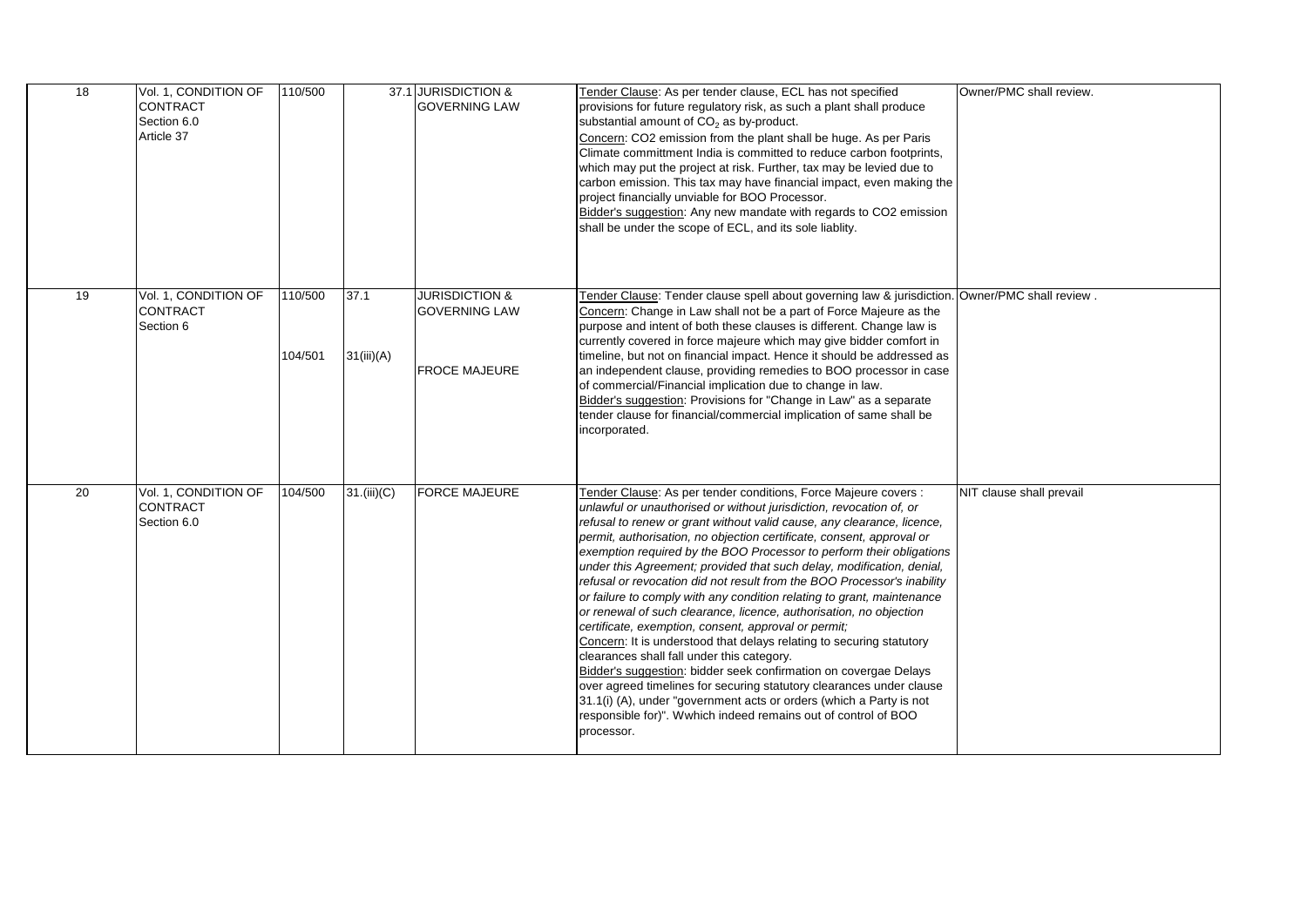| $\overline{21}$ | <b>BID FORMS</b>     | 97/500  |                 | 25.8 UTILITIES      | Tender Clause: As per tender conditions, ECL shall provide               | Owner/PMC shall review.                                                                        |
|-----------------|----------------------|---------|-----------------|---------------------|--------------------------------------------------------------------------|------------------------------------------------------------------------------------------------|
|                 | PREAMBLE TO          |         |                 |                     | Construction Power to BOO Processor at its expense. However, in          |                                                                                                |
|                 | SCHEDULE OF          |         |                 |                     | case of non-availability of construction Power due to any reason BOO     |                                                                                                |
|                 | RATE/BOQ             |         |                 |                     | Processor at it's own expenses shall arrange for power to keep the       |                                                                                                |
|                 |                      |         |                 |                     | progress of construction and no compensation on account of time &        |                                                                                                |
|                 |                      |         |                 |                     | cost shall be admissible in such eventuality.                            |                                                                                                |
|                 |                      |         |                 |                     |                                                                          |                                                                                                |
|                 |                      |         |                 |                     | As per tender, its also mentioned that all the utilities (other than     |                                                                                                |
|                 |                      |         |                 |                     | construction power and water) required for First Commissioning (i.e.,    |                                                                                                |
|                 |                      |         |                 |                     | commissioning upon mechanical completion of Production Plant) and        |                                                                                                |
|                 |                      |         |                 |                     | till the completion of first test run and further up to Agreement period |                                                                                                |
|                 |                      |         |                 |                     | shall be supplied by BOO Processor.                                      |                                                                                                |
|                 |                      |         |                 |                     | Concern: It is not clear about whether Electrical Power of 132 kV will   |                                                                                                |
|                 |                      |         |                 |                     | be provided by ECL before First Delivery Date also or not. This will be  |                                                                                                |
|                 |                      |         |                 |                     | required for plant commissioning and trial run also.                     |                                                                                                |
|                 |                      |         |                 |                     | It is not viable for bidder to arrage Feed (ROM Coal ) and Utilities for |                                                                                                |
|                 |                      |         |                 |                     | commissioning. Any way ECL has committed utilities and ROM Coal          |                                                                                                |
|                 |                      |         |                 |                     | after FDD (First Delivery Date).                                         |                                                                                                |
|                 |                      |         |                 |                     |                                                                          |                                                                                                |
|                 |                      |         |                 |                     |                                                                          |                                                                                                |
|                 |                      |         |                 |                     | Bidder's suggestion: Feed (ROM Coal) and Utilities (Electrical Power,    |                                                                                                |
|                 |                      |         |                 |                     | Water) shall be arranged by ECL to BOO processor before First            |                                                                                                |
|                 |                      |         |                 |                     | Delivery Date for commissioning/load test.                               |                                                                                                |
|                 |                      |         |                 |                     |                                                                          |                                                                                                |
|                 |                      |         |                 |                     |                                                                          |                                                                                                |
|                 |                      |         |                 |                     |                                                                          |                                                                                                |
|                 |                      |         |                 |                     |                                                                          |                                                                                                |
| 22              | Vol II.              | 266/500 | <b>Annx 1.5</b> | Coal Analysis (ECL) | Tender Clause: As per tender ROM coal and surface water quality to       | NIT clause shall prevail . Owner shall make all                                                |
|                 | <b>Technical NIT</b> |         |                 |                     | be provided by ECL have been spelt out.                                  | effort to provide proximate & ultimate analysisis                                              |
|                 |                      |         |                 |                     | Concern: Periodical intimation regarding ROM coal quality in advance     | of the Coal.                                                                                   |
|                 |                      |         |                 |                     | is required to plan methanol production.                                 |                                                                                                |
|                 |                      |         |                 |                     | Bidder's suggestion: ECL shall share proximate and ultimate analysis     |                                                                                                |
|                 |                      |         |                 |                     | of ROM coal to BOO processor in order to ensure quality of               |                                                                                                |
|                 |                      |         |                 |                     | production of Methanol as desired, 30 days in advance.                   |                                                                                                |
|                 |                      |         |                 |                     |                                                                          |                                                                                                |
|                 |                      |         |                 |                     |                                                                          |                                                                                                |
|                 |                      |         |                 |                     |                                                                          |                                                                                                |
|                 |                      |         |                 |                     |                                                                          |                                                                                                |
|                 |                      |         |                 |                     |                                                                          |                                                                                                |
|                 | <b>BIDDER-2</b>      |         |                 |                     |                                                                          |                                                                                                |
| $\overline{1}$  |                      |         |                 |                     |                                                                          |                                                                                                |
|                 |                      |         |                 |                     | Is there any offtake agreement/understanding entered for the             | ECL guarantees to offtake 100% quantity of<br>Methanol produced, in case of award of contract. |
|                 |                      |         |                 |                     | products envisaged from these two projects?                              | ECL is also in process of exploring probable                                                   |
|                 |                      |         |                 |                     |                                                                          |                                                                                                |
|                 |                      |         |                 |                     |                                                                          | buyers for futuer tie-ups.                                                                     |
| $\overline{2}$  |                      |         |                 |                     | Since the market price of these products vary based on varying           | Owner will take the risk of the volatility of                                                  |
|                 |                      |         |                 |                     | market environment, who will take the risk of the volatility of product  | product prices.                                                                                |
|                 |                      |         |                 |                     | prices                                                                   |                                                                                                |
|                 |                      |         |                 |                     |                                                                          |                                                                                                |
|                 |                      |         |                 |                     |                                                                          |                                                                                                |